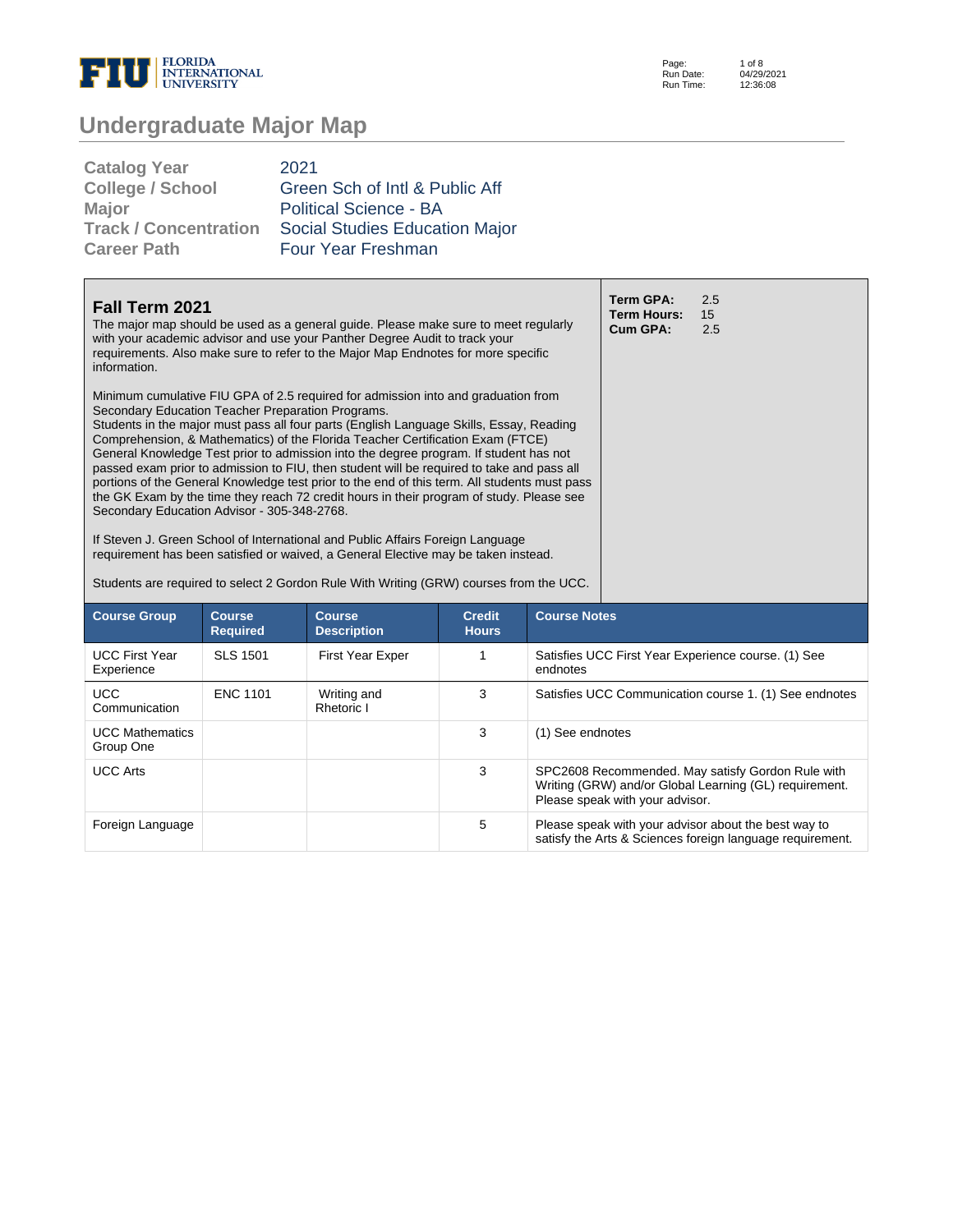

| Term GPA:<br><b>Spring Term 2022</b><br>If Steven J. Green School of International and Public Affairs Foreign Language<br>Cum GPA:<br>requirement has been satisfied or waived, a General Elective may be taken instead. |                                  |                                     |                               |                                                      | 2.5<br>15<br>2.5                                          |
|--------------------------------------------------------------------------------------------------------------------------------------------------------------------------------------------------------------------------|----------------------------------|-------------------------------------|-------------------------------|------------------------------------------------------|-----------------------------------------------------------|
| <b>Course Group</b>                                                                                                                                                                                                      | <b>Course</b><br><b>Required</b> | <b>Course</b><br><b>Description</b> | <b>Credit</b><br><b>Hours</b> | <b>Course Notes</b>                                  |                                                           |
| <b>UCC</b><br>Communication                                                                                                                                                                                              | <b>ENC 1102</b>                  | Writing and<br><b>Rhetoric II</b>   | 3                             |                                                      | Satisfies UCC Communication course 2. (1) See endnotes    |
| <b>UCC Mathematics</b><br>Group Two                                                                                                                                                                                      |                                  |                                     | 3                             | (1) See endnotes                                     |                                                           |
| <b>UCC Natural</b><br>Science Group<br>One                                                                                                                                                                               |                                  |                                     | 3                             |                                                      | (1) See endnotes. Take Lecture with corresponding Lab     |
| <b>UCC Natural</b><br>Science Group<br>One                                                                                                                                                                               |                                  |                                     | 1                             |                                                      | (1) See endnotes. Take Lab with corresponding Lecture     |
| Foreign Language                                                                                                                                                                                                         |                                  |                                     | 5                             | Please speak with your advisor about the best way to | satisfy the Arts & Sciences foreign language requirement. |

| <b>Summer Term 2022</b><br>Use this Semester to catch up on coursework and/or to meet your Summer Hours<br>Requirement if necessary. | Term GPA:<br>Cum GPA: | 2.5<br>2.5 |
|--------------------------------------------------------------------------------------------------------------------------------------|-----------------------|------------|
|--------------------------------------------------------------------------------------------------------------------------------------|-----------------------|------------|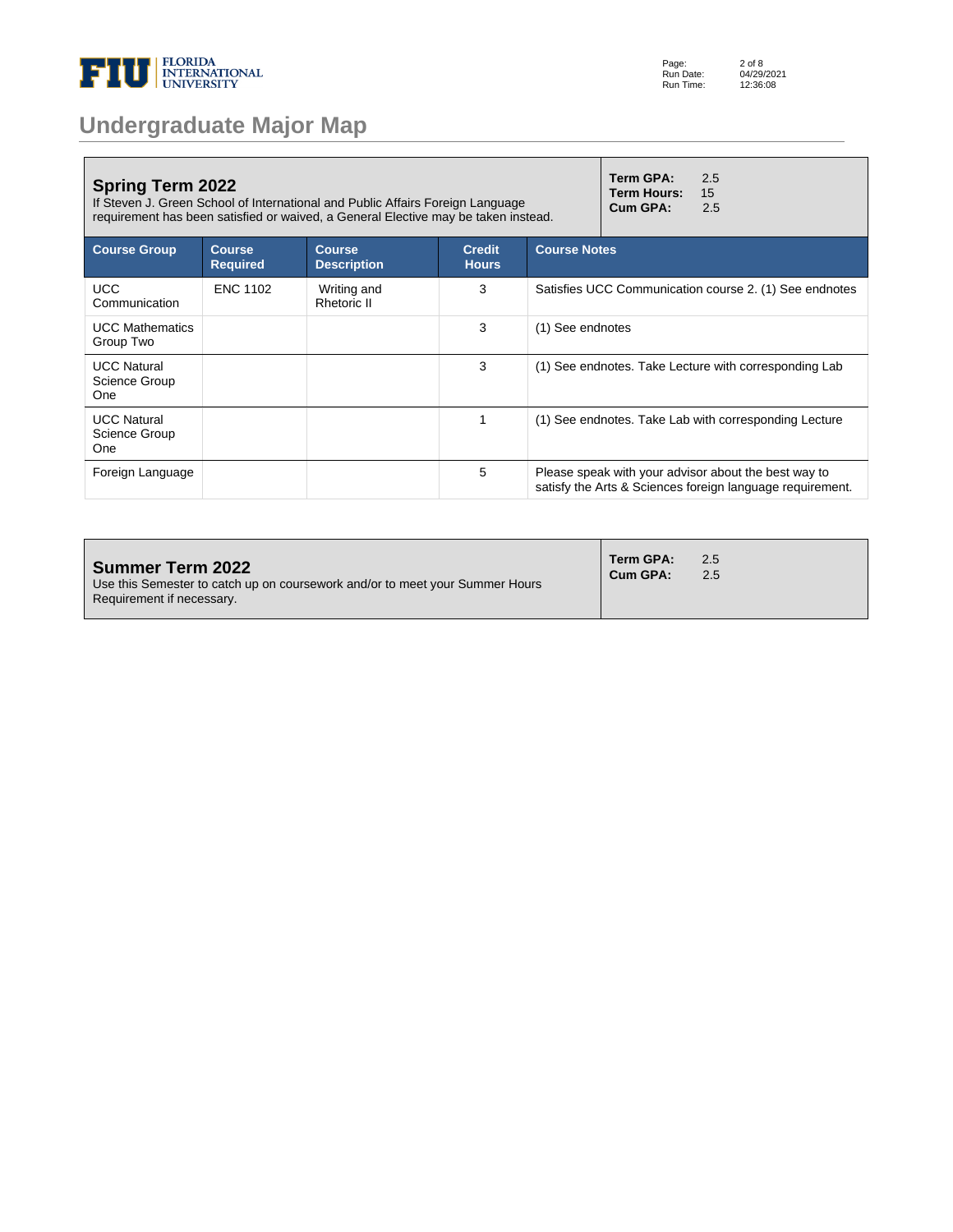

| Page:     | 3 of 8     |
|-----------|------------|
| Run Date: | 04/29/2021 |
| Run Time: | 12:36:08   |

| <b>Fall Term 2022</b><br>Minimum cumulative FIU GPA of 2.5 required for admission into and graduation from<br>Secondary Education Teacher Preparation Programs.                             | Term GPA:<br><b>Term Hours:</b><br>Cum GPA: | 2.5<br>13<br>2.5 |
|---------------------------------------------------------------------------------------------------------------------------------------------------------------------------------------------|---------------------------------------------|------------------|
| Passing scores on all areas of FTCE General Knowledge Test required prior to completion<br>of term:<br>1. English Language Skills<br>2. Essay<br>3. Reading Comprehension<br>4. Mathematics |                                             |                  |
| Students are required to select 2 Gordon Rule With Writing (GRW) courses from the UCC.                                                                                                      |                                             |                  |

| <b>Course Group</b>                                                             | <b>Course</b><br><b>Required</b> | <b>Course</b><br><b>Description</b> | <b>Credit</b><br><b>Hours</b> | <b>Course Notes</b>                                                 |
|---------------------------------------------------------------------------------|----------------------------------|-------------------------------------|-------------------------------|---------------------------------------------------------------------|
| <b>UCC Humanities -</b><br>Group Two                                            | AMH 2042                         | Mod Amer Civ                        | 3                             | Also satisfies UCC Humanities Group 2 course. (1) See<br>endnotes   |
| <b>UCC Natural</b><br>Science - Group<br>Two                                    |                                  |                                     | 3                             | (1) See endnotes. Take Lecture with corresponding Lab               |
| <b>UCC Natural</b><br>Science - Group<br>Two                                    |                                  |                                     | 1                             | (1) See endnotes. Take Lab with corresponding Lecture               |
| <b>Political Science</b><br>Common<br>Prerequisites -<br>American<br>Government | POS 2041                         | American<br>Government              | 3                             | Also satisfies UCC Social Science Group 1 course(1) See<br>endnotes |
| Additional<br>Introductory<br><b>Political Science</b>                          |                                  |                                     | 3                             | CPO 2002, INR 2001 or POT 2002                                      |

| <b>Spring Term 2023</b><br>Students are required to select 2 Gordon Rule With Writing (GRW) courses from the UCC.<br>May use GEA2000 to satisfy the Global Learning requirement. (2) See endnotes. |                 |                           |   |                                                                   | Term GPA:<br><b>Term Hours:</b><br>Cum GPA: | 2.5<br>15<br>2.5                                        |
|----------------------------------------------------------------------------------------------------------------------------------------------------------------------------------------------------|-----------------|---------------------------|---|-------------------------------------------------------------------|---------------------------------------------|---------------------------------------------------------|
| <b>Course Notes</b><br><b>Course Group</b><br><b>Course</b><br><b>Credit</b><br><b>Course</b><br><b>Required</b><br><b>Hours</b><br><b>Description</b>                                             |                 |                           |   |                                                                   |                                             |                                                         |
| <b>UCC Humanities -</b><br>Group Two                                                                                                                                                               | <b>WOH 2001</b> | <b>World Civilization</b> | 3 | Also satisfies UCC Humanities Group 2 course. (1) See<br>endnotes |                                             |                                                         |
| Additional<br>Introductory<br><b>Political Science</b>                                                                                                                                             |                 |                           | 3 |                                                                   | CPO 2002, INR 2001 or POT 2002              |                                                         |
| <b>Political Science</b>                                                                                                                                                                           |                 |                           | 3 |                                                                   | POS 3413 or POS 3424                        |                                                         |
| Political Science:<br>Social Studies<br>Education<br>Required                                                                                                                                      | EDP 3004        | Educational<br>Psychol    | 3 |                                                                   |                                             |                                                         |
| <b>Political Science</b><br>Common<br>Prerequisites -<br>Additional<br>Requirements                                                                                                                | GEA 2000        | Wrld Regional<br>Geogra   | 3 | endnotes                                                          |                                             | Also satisfies UCC Social Science Group 2 course(1) See |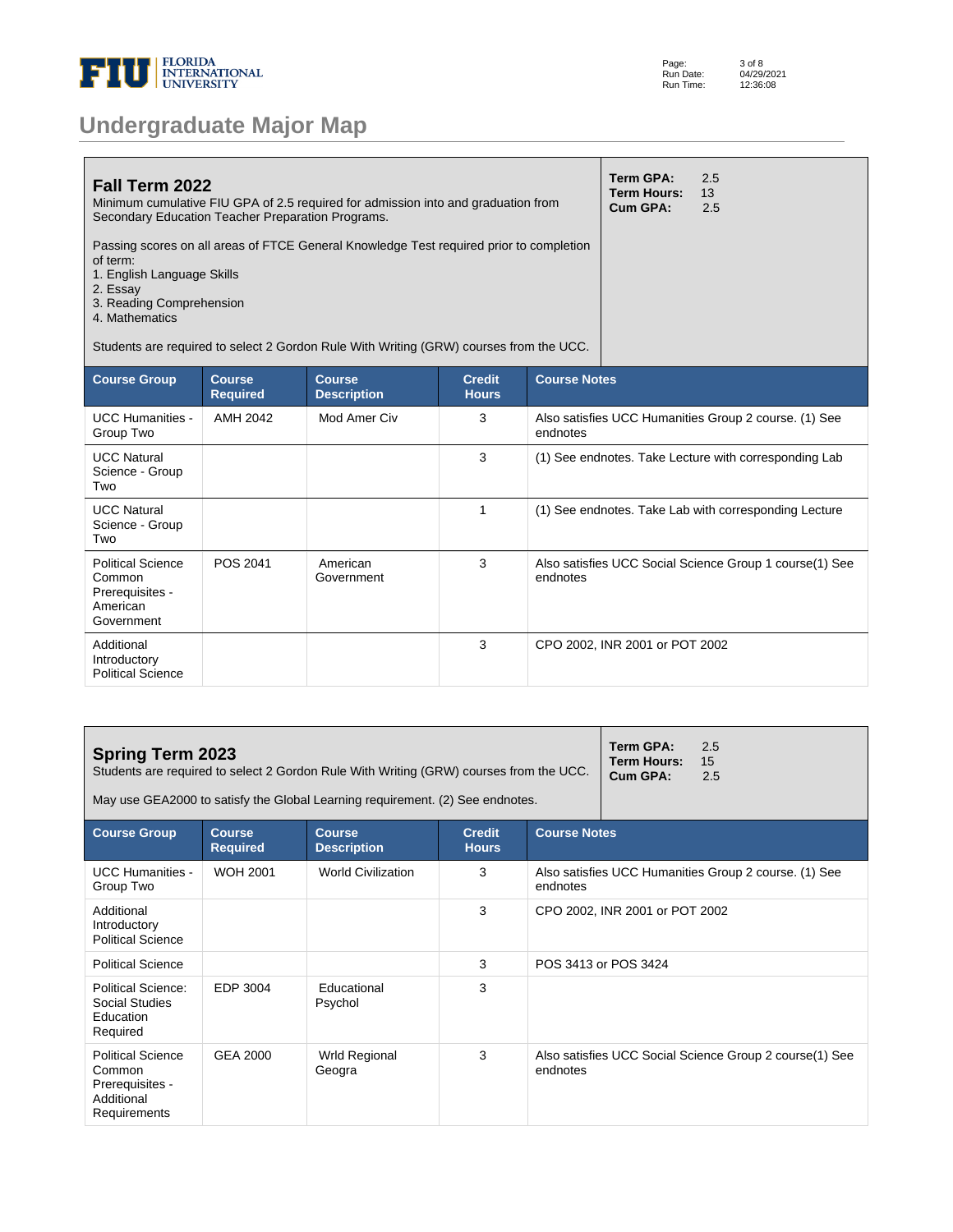

| Page:     | 4 of 8     |
|-----------|------------|
| Run Date: | 04/29/2021 |
| Run Time: | 12:36:08   |

| <b>Summer Term 2023</b><br>Students are required to select 2 Gordon Rule With Writing (GRW) courses from the UCC.<br>May use electives to satisfy Global Learning (GL) and/or Gordon Rule with Writing (GRW)<br>requirements. Please speak with your advisor.<br>Use this Semester to catch up on coursework and/or to meet your Summer Hours<br>Requirement if necessary. |  |  |   |                                                                                                                           | Term GPA:<br>Term Hours:<br>Cum GPA: | 2.5<br>6<br>2.5 |  |
|----------------------------------------------------------------------------------------------------------------------------------------------------------------------------------------------------------------------------------------------------------------------------------------------------------------------------------------------------------------------------|--|--|---|---------------------------------------------------------------------------------------------------------------------------|--------------------------------------|-----------------|--|
| <b>Course Notes</b><br><b>Credit</b><br><b>Course Group</b><br><b>Course</b><br><b>Course</b><br><b>Required</b><br><b>Description</b><br><b>Hours</b>                                                                                                                                                                                                                     |  |  |   |                                                                                                                           |                                      |                 |  |
| <b>General Electives</b>                                                                                                                                                                                                                                                                                                                                                   |  |  | 3 | EDG 3321 highly recommended                                                                                               |                                      |                 |  |
| <b>UCC Humanities</b><br>Group One                                                                                                                                                                                                                                                                                                                                         |  |  | 3 | May satisfy Gordon Rule with Writing (GRW) and/or<br>Global Learning (GL) requirement. Please speak with your<br>advisor. |                                      |                 |  |

| Fall Term 2023<br>Students must pass all sections of the FTCE: General Knowledge (GK) Exam by the end<br>of the semester that they complete 72 credits.<br>After passing this exam, they must apply for Program Admission with their assigned<br>advisor located in ZEB 210.<br>In addition, students should complete Milestone #1 electronically, using their Taskstream<br>account: https://w.taskstream.com/ts/chang28/ProgramMilestones.<br>If TSL 3080 or TSL 4081 course is taken in this semester, it will satisfy the Global Learning<br>(GL) Discipline Specific requirement.<br>They must also maintain an average cumulative GPA of a 2.5, with a minimum of a $i_jC_i$ in |                                  |                                     |                               |                     |                      | 2.5<br>15<br>2.5 |
|---------------------------------------------------------------------------------------------------------------------------------------------------------------------------------------------------------------------------------------------------------------------------------------------------------------------------------------------------------------------------------------------------------------------------------------------------------------------------------------------------------------------------------------------------------------------------------------------------------------------------------------------------------------------------------------|----------------------------------|-------------------------------------|-------------------------------|---------------------|----------------------|------------------|
| all Education coursework.                                                                                                                                                                                                                                                                                                                                                                                                                                                                                                                                                                                                                                                             |                                  |                                     |                               |                     |                      |                  |
| <b>Course Group</b>                                                                                                                                                                                                                                                                                                                                                                                                                                                                                                                                                                                                                                                                   | <b>Course</b><br><b>Required</b> | <b>Course</b><br><b>Description</b> | <b>Credit</b><br><b>Hours</b> | <b>Course Notes</b> |                      |                  |
| Comparative<br><b>Politics</b>                                                                                                                                                                                                                                                                                                                                                                                                                                                                                                                                                                                                                                                        |                                  |                                     | 3                             |                     | CPO 3103 or CPO 3304 |                  |
| <b>Additional Political</b><br><b>Science Required</b><br>Courses                                                                                                                                                                                                                                                                                                                                                                                                                                                                                                                                                                                                                     | <b>INR 3102</b>                  | Amer Foreign<br>Policy              | 3                             |                     |                      |                  |
| Political Science:<br><b>Social Studies</b><br>Education<br>Required                                                                                                                                                                                                                                                                                                                                                                                                                                                                                                                                                                                                                  | SSE 3346                         | <b>SS Content</b><br>Pedagogy       | 3                             |                     |                      |                  |
| <b>Political Science:</b><br><b>Social Studies</b><br>Education<br>Required                                                                                                                                                                                                                                                                                                                                                                                                                                                                                                                                                                                                           | SSE 4380                         | <b>Global Perspectives</b>          | 3                             |                     |                      |                  |
| <b>Political Science:</b><br>Social Studies<br>Education<br>Required                                                                                                                                                                                                                                                                                                                                                                                                                                                                                                                                                                                                                  | <b>SSE 3853</b>                  | Soc Sci Sub Area<br>Know            | 3                             |                     |                      |                  |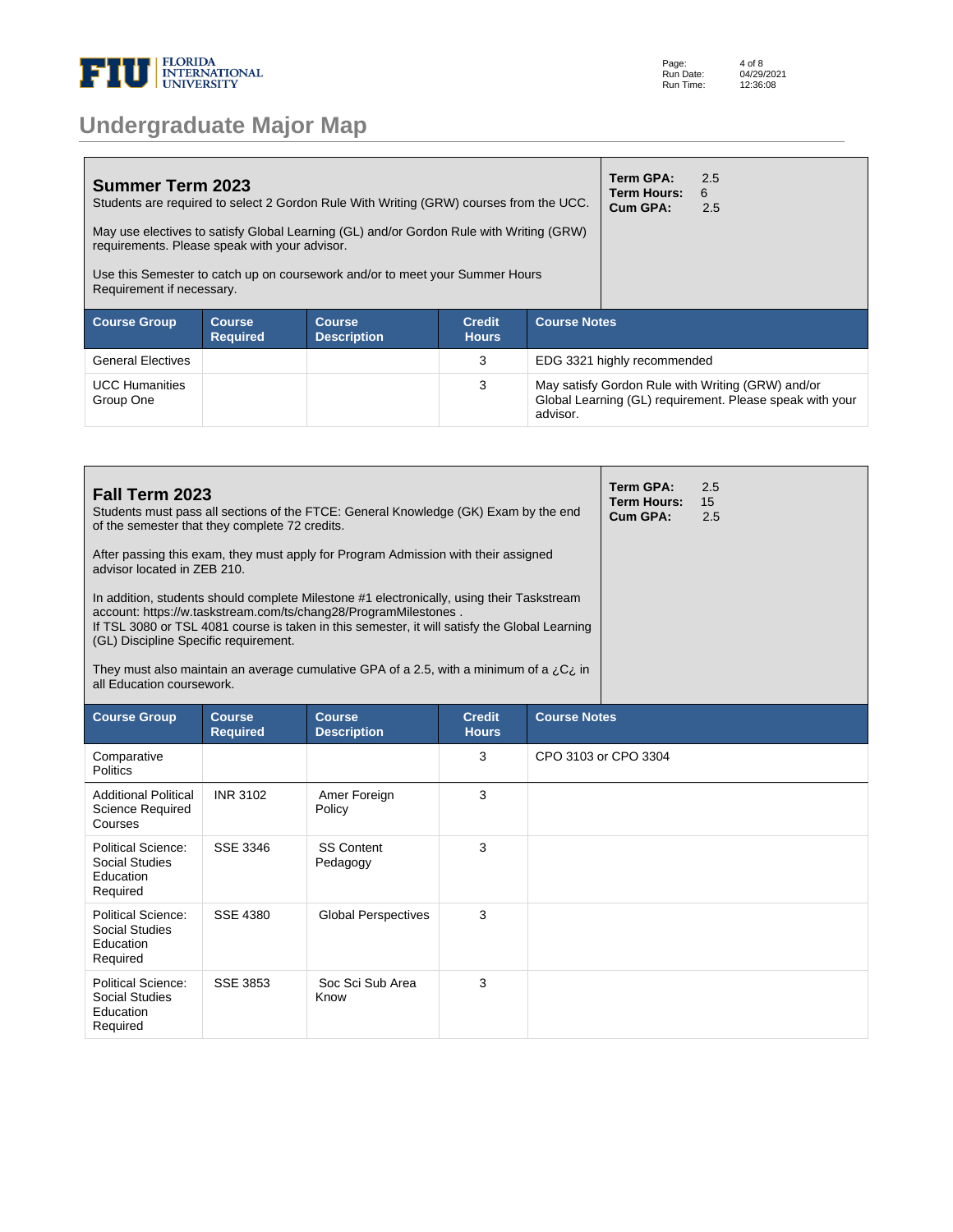

| <b>Undergraduate Major Map</b> |  |  |
|--------------------------------|--|--|
|--------------------------------|--|--|

| <b>Spring Term 2024</b><br>May use TSL4324 to satisfy the Global Learning requirement. (2) Students should take<br>and pass the Subject Area OR Professional Education exam prior to earning 90 credits.<br>If not already taken, students should also take the Subject Area exam. |                                  |                                     |                               | Term GPA:<br><b>Term Hours:</b><br>Cum GPA: | 2.5<br>15<br>2.5                             |  |  |
|------------------------------------------------------------------------------------------------------------------------------------------------------------------------------------------------------------------------------------------------------------------------------------|----------------------------------|-------------------------------------|-------------------------------|---------------------------------------------|----------------------------------------------|--|--|
| <b>Course Group</b>                                                                                                                                                                                                                                                                | <b>Course</b><br><b>Required</b> | <b>Course</b><br><b>Description</b> | <b>Credit</b><br><b>Hours</b> |                                             | <b>Course Notes</b>                          |  |  |
| <b>Additional Political</b><br>Science Required<br>Courses                                                                                                                                                                                                                         | POT 3013                         | Anct & Medy Pol<br>Thry             | 3                             |                                             |                                              |  |  |
| POT 3000-4000<br>Level Elective                                                                                                                                                                                                                                                    |                                  |                                     | 3                             |                                             |                                              |  |  |
| CPO 3000-4000<br>Level Elective                                                                                                                                                                                                                                                    |                                  |                                     | 3                             |                                             |                                              |  |  |
| Political Science:<br>Social Studies<br>Education<br>Required                                                                                                                                                                                                                      | SSE 4383                         | Persp in Soc Sc Ed                  | 3                             |                                             |                                              |  |  |
| Political Science:<br>Social Studies<br>Education<br>Required                                                                                                                                                                                                                      | <b>TSL 4324</b>                  | <b>ESOL Content</b><br>Areas        | 3                             |                                             | Field hours. Fingerprint clearance required. |  |  |

| <b>Summer Term 2024</b><br>Apply for Student Teaching through Office of Clinical Experiences by June 1st.                                                                                                                                                                                                |                                  |                                     |                               |                                                              | Term GPA:<br><b>Term Hours:</b><br>Cum GPA: | 2.5<br>6<br>2.5 |
|----------------------------------------------------------------------------------------------------------------------------------------------------------------------------------------------------------------------------------------------------------------------------------------------------------|----------------------------------|-------------------------------------|-------------------------------|--------------------------------------------------------------|---------------------------------------------|-----------------|
| Minimum cumulative FIU GPA of a 2.5 and successful completion of all coursework and<br>FTCE exams (General Knowledge, Professional Education and Subject Area Exams)<br>required PRIOR to placement in Student Teaching.<br>Use this Semester to catch up on coursework and/or to meet your Summer Hours |                                  |                                     |                               |                                                              |                                             |                 |
| Requirement if necessary.                                                                                                                                                                                                                                                                                |                                  |                                     |                               |                                                              |                                             |                 |
| <b>Course Group</b>                                                                                                                                                                                                                                                                                      | <b>Course</b><br><b>Required</b> | <b>Course</b><br><b>Description</b> | <b>Credit</b><br><b>Hours</b> | <b>Course Notes</b>                                          |                                             |                 |
| <b>General Electives</b>                                                                                                                                                                                                                                                                                 |                                  |                                     | 3                             | Upper Division Electives (POS, CPO, POT, INR) or PUP<br>4004 |                                             |                 |
| Political Science:<br>Social Studies<br>Education<br>Required                                                                                                                                                                                                                                            | RED 4325                         | Subi Area Reading                   | 3                             | Field hours. Fingerprint clearance required.                 |                                             |                 |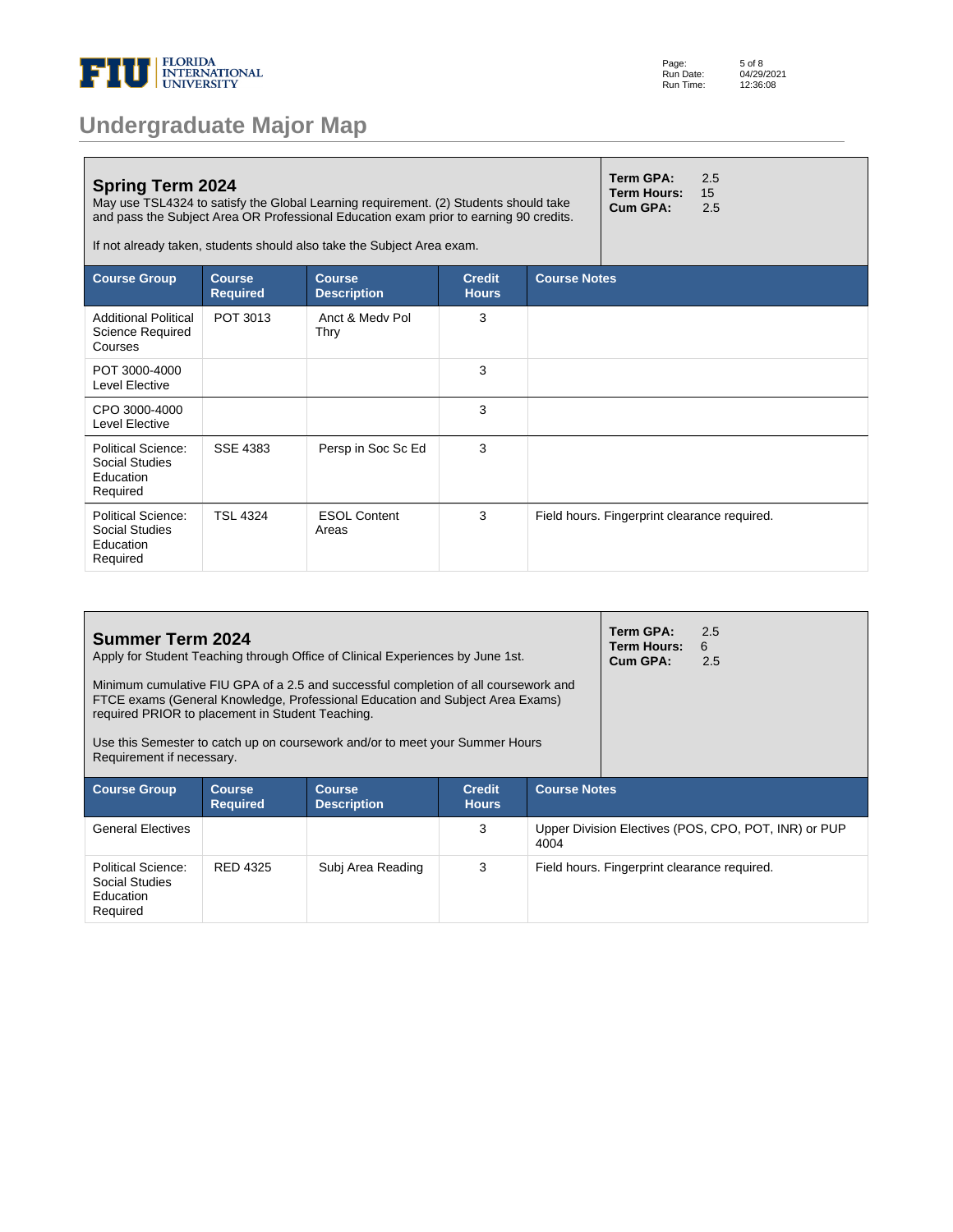

| Page:     | 6 of 8     |
|-----------|------------|
| Run Date: | 04/29/2021 |
| Run Time: | 12:36:08   |

| Fall Term 2024                                                |                                  | Apply for Spring Graduation. Minimum cumulative FIU GPA of a 2.5 and successful<br>completion of all coursework and FTCE exams (General Knowledge, Professional<br>Education and Subject Area Exams) required PRIOR to placement in Student Teaching.<br>May use SSE 4380 to satisfy the Global Learning requirements. |                               |                     | Term GPA:<br>Term Hours:<br>Cum GPA:         | 2.5<br>14<br>2.5                              |  |
|---------------------------------------------------------------|----------------------------------|------------------------------------------------------------------------------------------------------------------------------------------------------------------------------------------------------------------------------------------------------------------------------------------------------------------------|-------------------------------|---------------------|----------------------------------------------|-----------------------------------------------|--|
| <b>Course Group</b>                                           | <b>Course</b><br><b>Required</b> | <b>Course</b><br><b>Description</b>                                                                                                                                                                                                                                                                                    | <b>Credit</b><br><b>Hours</b> | <b>Course Notes</b> |                                              |                                               |  |
| INR 3000-4000<br>Level Elective                               |                                  |                                                                                                                                                                                                                                                                                                                        | 3                             |                     |                                              |                                               |  |
| POS 3000-4000<br>Elective                                     |                                  |                                                                                                                                                                                                                                                                                                                        | 3                             |                     |                                              |                                               |  |
| <b>Political Science</b><br>3000-4000 Level<br>Electives      |                                  |                                                                                                                                                                                                                                                                                                                        | 3                             |                     |                                              | Upper Division Electives (POS, CPO, POT, INR) |  |
| Political Science:<br>Social Studies<br>Education<br>Required | <b>SSE 4384C</b>                 | Spec Tch Lab Soc<br>Stu                                                                                                                                                                                                                                                                                                | 3                             |                     | Field hours. Fingerprint clearance required. |                                               |  |
| <b>General Electives</b>                                      |                                  |                                                                                                                                                                                                                                                                                                                        | 2                             |                     |                                              |                                               |  |

| <b>Spring Term 2025</b><br>Student teaching is a full-time teaching experience and requires commitment during school<br>hours along with preparation and grading time. |                                  |                                     |                               |                     | Term GPA:<br><b>Term Hours:</b><br>Cum GPA:  | 2.5<br>- 6<br>2.5 |  |
|------------------------------------------------------------------------------------------------------------------------------------------------------------------------|----------------------------------|-------------------------------------|-------------------------------|---------------------|----------------------------------------------|-------------------|--|
| <b>Course Group</b>                                                                                                                                                    | <b>Course</b><br><b>Required</b> | <b>Course</b><br><b>Description</b> | <b>Credit</b><br><b>Hours</b> | <b>Course Notes</b> |                                              |                   |  |
| Political Science:<br>Social Studies<br>Education<br>Required                                                                                                          | SSF 4942                         | <b>Student Teaching</b>             | 6                             |                     | Field hours. Fingerprint clearance required. |                   |  |

### **General Requirements**

\*Critical Indicator is the minimum grade indicated in specific courses to demonstrate proficiency and progress in major. Earning less than the minimum grade is a trigger for a conversation with advisor\*

#### GENERAL UNIVERSITY REQUIREMENTS

See your Panther Degree Audit (PDA) for a real-time update on your academic career progress and additional information on University and major requirements at http://my.fiu.edu.

(1) UCC: Students must meet the University Core Curriculum (UCC) requirements. For a full list of UCC courses, see http://undergrad.fiu.edu/advising/curriculum.html or speak with your advisor. UCC courses must be taken for a letter grade and may not be taken at other institutions without permission from the Dean of Undergraduate Education.

(2) Global Learning: Freshmen entering FIU Summer B 2010 or later must take at least two Global Learning (GL) designated courses at FIU. See http://goglobal.fiu.edu. Courses must be:

- 1 GL foundation course (from the University Core Curriculum), which must be taken within the first 60 credits.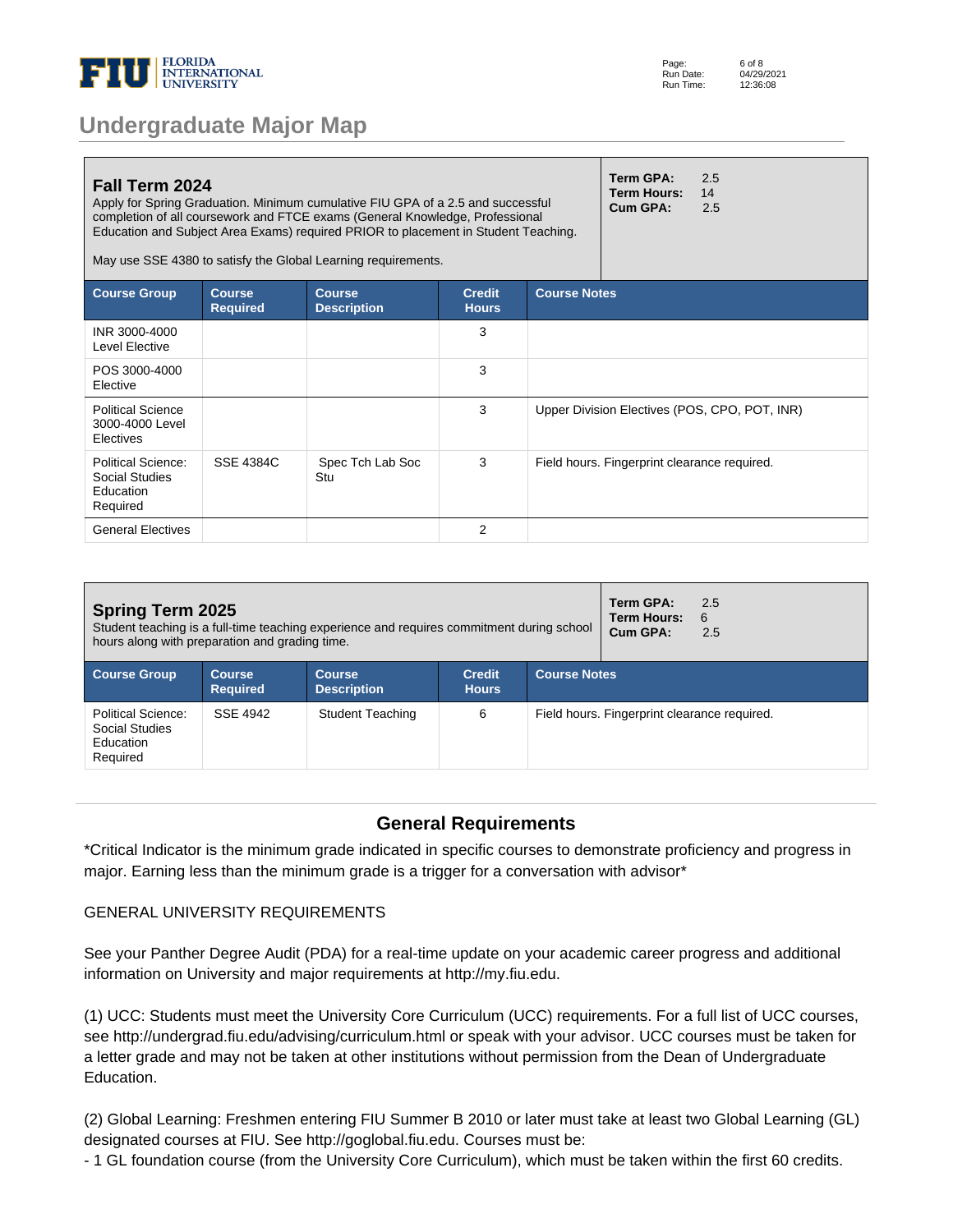

Page: Run Date: Run Time: 7 of 8 04/29/2021 12:36:08

### **Undergraduate Major Map**

- 1 GL discipline-specific course (3000/4000 level)

(3) Summer Hours Requirement: All students entering FIU or any university within the State University System (SUS) of Florida with fewer than 60 credit hours are required to earn at least nine credit hours prior to graduation by attending one or more summer terms at a university in the SUS.

(4) Gordon Rule: All Gordon Rule courses (i.e., English Composition, Humanities with Writing, and Quantitative Reasoning) must be completed with a minimum grade of """"""""C."""""""" This requirement must be fulfilled within the first 60 credits.

(5) Foreign Language Requirement for Graduation (FLENT/FLEX): A student who did not complete two years of the same foreign language in high school or at a post-secondary institution must successfully complete 8-10 credit hours of instruction in one foreign language prior to graduation. Exceptions include appropriate CLEP, AP, IB, TOEFL, or transfer credit. Contact your advisor for more information.

(8) Postsecondary Civic Literacy (CL): Students must demonstrate understanding of American Civics via completed course work or test credit. Consult with an advisor to determine the best option for satisfying this requirement.

Steven J. Green School of International and Public Affairs: Selected Requirements

Foreign Language Requirement: Students must demonstrate competency in a foreign language or in American Sign Language at the level of the second semester of a college language sequence. You may be able to satisfy this requirement with AP, CLEP Exam, or other credit. Contact your advisor.

Grades: Students must earn a grade of """"""""C"""""""" or higher in all courses required for the major. A grade of """"""""C-"""""""" or lower is not acceptable in any required course.

This document only lists SELECTED requirements. See your Panther Degree Audit for a full list of SIPA and major requirements at http://my.fiu.edu.

Steven J. Green School of International and Public Affairs: BA in Political Science (Social Studies Education) specific requirements

Admission Requirement:

1. GPA 2.5 minimum

2. Pass all four sections of the General Knowledge Test (Reading Comprehension, English Language Skills, Mathematics and Essay).

Graduation Requirement:

1. Have an overall GPA of 2.5 or higher

2. Successfully demonstrate all the Florida Educator Accomplish Practices at the pre-professional level. This is done throughout your coursework in the College of Education.

3. Pass the FTCE General Knowledge, Professional Educator and Subject Area exams prior to graduation. Note: At FIU, the Professional Educator and Subject Area exams must be passed prior to Student Teaching.

Testing Requirement:

1. General Knowledge Exam - English Language

2. General Knowledge Exam - Reading